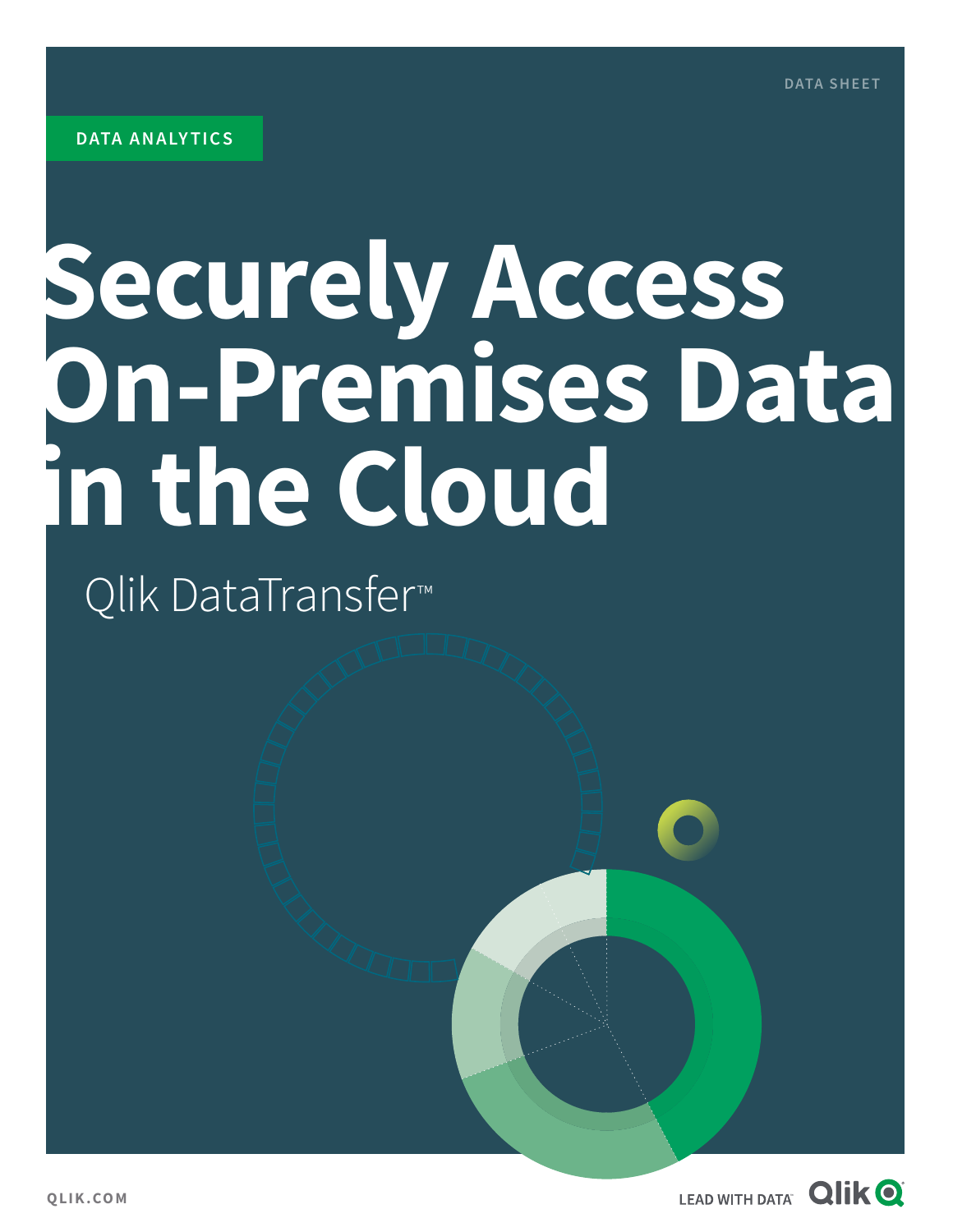Qlik DataTransfer seamlessly and securely transfers your on-premises data to Qlik Sense SaaS, making all analytics data easily accessible in the cloud.

Although organizations are moving analytics to the cloud, most teams also have valuable, business-critical data onpremises that they can't – or don't want to – leave behind. Qlik DataTransfer is a lightweight utility, included in Qlik Sense Business and Qlik Sense Enterprise SaaS, that securely transfers your on-premises data and local files to the cloud. Hassle free. Use it to empower everyone in your organization to quickly get started in the cloud and access, analyze, and explore the full scope of your data.



Users can transfer on-premises data to the cloud without any inbound traffic, and securely send all data to Qlik Sense Business and Qlik Sense Enterprise SaaS. Here's how. Simply select the data you want to transfer and let Qlik DataTransfer do the rest. It will optimize the data for transfer and land it where you need it. And, you can be sure your team is always viewing the most up to date data in Qlik Sense by either setting Qlik DataTransfer to refresh data on a set schedule or monitor for changes.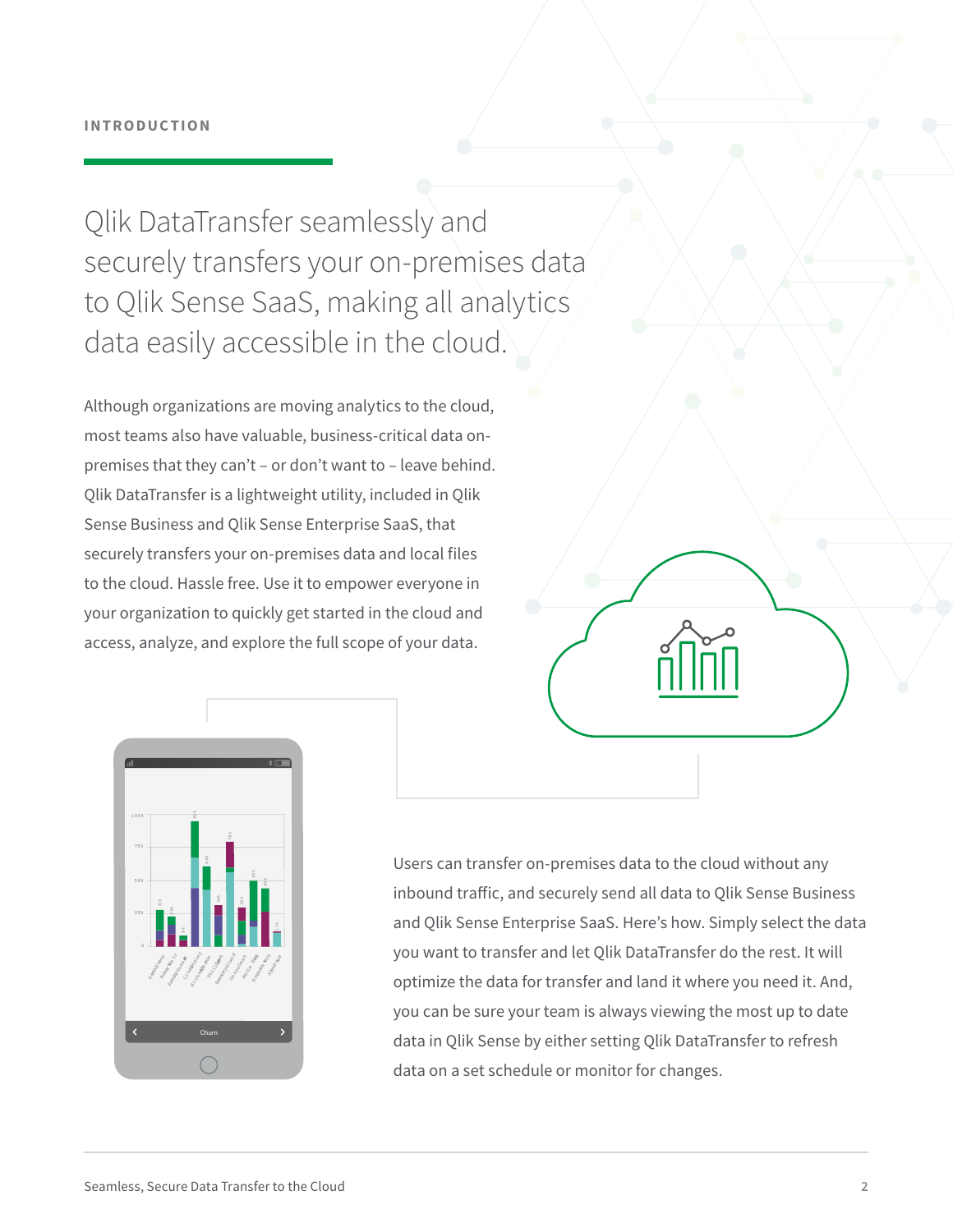

#### **One Solution, Many Options**

Qlik DataTransfer offers multiple ways to transfer your onpremises data to the cloud. Keep it simple – select tables

and fields to transfer on a schedule, or watch a folder for new or updated flat files. Harness all of the Qlik Sense power to combine and transform data prior to scheduled data transfers. Once your on-premises data arrives in the cloud, your Qlik Sense apps automatically update without missing a beat.

|                    | Upload data from a data connection |                                                                             |                                            |                                                                                                                                                                 |                                                                                                                                                                                                                                                                                                                                 |                 |                |                                                                                                                                   |                                                                                       |                                                                             |                                                                                     |                                                                                                           |                                                                                                                         |
|--------------------|------------------------------------|-----------------------------------------------------------------------------|--------------------------------------------|-----------------------------------------------------------------------------------------------------------------------------------------------------------------|---------------------------------------------------------------------------------------------------------------------------------------------------------------------------------------------------------------------------------------------------------------------------------------------------------------------------------|-----------------|----------------|-----------------------------------------------------------------------------------------------------------------------------------|---------------------------------------------------------------------------------------|-----------------------------------------------------------------------------|-------------------------------------------------------------------------------------|-----------------------------------------------------------------------------------------------------------|-------------------------------------------------------------------------------------------------------------------------|
| Qlikapps           |                                    |                                                                             |                                            |                                                                                                                                                                 |                                                                                                                                                                                                                                                                                                                                 |                 |                |                                                                                                                                   |                                                                                       |                                                                             |                                                                                     |                                                                                                           |                                                                                                                         |
| Data folders       | Select data to load (ODBC)         |                                                                             |                                            |                                                                                                                                                                 |                                                                                                                                                                                                                                                                                                                                 |                 |                |                                                                                                                                   |                                                                                       |                                                                             |                                                                                     |                                                                                                           |                                                                                                                         |
| Connection details | Database                           |                                                                             | enters                                     |                                                                                                                                                                 |                                                                                                                                                                                                                                                                                                                                 |                 |                |                                                                                                                                   |                                                                                       |                                                                             |                                                                                     |                                                                                                           |                                                                                                                         |
|                    | Attunity                           | ۰                                                                           |                                            |                                                                                                                                                                 |                                                                                                                                                                                                                                                                                                                                 |                 |                |                                                                                                                                   |                                                                                       |                                                                             |                                                                                     |                                                                                                           |                                                                                                                         |
| Scheduled uploads  | Owner                              |                                                                             |                                            |                                                                                                                                                                 |                                                                                                                                                                                                                                                                                                                                 |                 |                |                                                                                                                                   |                                                                                       |                                                                             |                                                                                     |                                                                                                           |                                                                                                                         |
|                    |                                    |                                                                             |                                            |                                                                                                                                                                 |                                                                                                                                                                                                                                                                                                                                 |                 |                |                                                                                                                                   |                                                                                       |                                                                             |                                                                                     |                                                                                                           |                                                                                                                         |
|                    |                                    |                                                                             |                                            |                                                                                                                                                                 |                                                                                                                                                                                                                                                                                                                                 |                 |                |                                                                                                                                   |                                                                                       |                                                                             |                                                                                     |                                                                                                           |                                                                                                                         |
|                    |                                    |                                                                             |                                            |                                                                                                                                                                 |                                                                                                                                                                                                                                                                                                                                 |                 |                | <b>V</b> Cares                                                                                                                    | $2$ cos                                                                               | $\nabla$ $\infty$                                                           |                                                                                     |                                                                                                           |                                                                                                                         |
|                    |                                    |                                                                             | 10469                                      | 86                                                                                                                                                              |                                                                                                                                                                                                                                                                                                                                 |                 | 69             | 41                                                                                                                                | 35                                                                                    | ×                                                                           | 20 <sub>2</sub>                                                                     | $\alpha$                                                                                                  | 43.26                                                                                                                   |
|                    |                                    |                                                                             | 11379                                      |                                                                                                                                                                 |                                                                                                                                                                                                                                                                                                                                 |                 |                | 393                                                                                                                               | 313                                                                                   | 748                                                                         | 74                                                                                  | 43                                                                                                        | 65.97<br>46,94                                                                                                          |
|                    |                                    |                                                                             |                                            |                                                                                                                                                                 |                                                                                                                                                                                                                                                                                                                                 |                 |                |                                                                                                                                   |                                                                                       |                                                                             |                                                                                     |                                                                                                           | 47.03<br>34.75                                                                                                          |
|                    | customer                           |                                                                             | 18442                                      |                                                                                                                                                                 |                                                                                                                                                                                                                                                                                                                                 |                 |                | 1575                                                                                                                              | 1296                                                                                  | 279                                                                         | 20                                                                                  | 75                                                                                                        | 65.12                                                                                                                   |
|                    |                                    |                                                                             | 10442<br>10470                             | 42                                                                                                                                                              |                                                                                                                                                                                                                                                                                                                                 |                 | 44             | 5961                                                                                                                              | 4905                                                                                  | 1056                                                                        | 77                                                                                  | 283                                                                                                       | 65.12<br>65.12                                                                                                          |
|                    |                                    |                                                                             |                                            |                                                                                                                                                                 |                                                                                                                                                                                                                                                                                                                                 |                 |                |                                                                                                                                   |                                                                                       |                                                                             |                                                                                     | 5                                                                                                         | 65.12<br>57.21                                                                                                          |
|                    |                                    |                                                                             | 10470                                      |                                                                                                                                                                 |                                                                                                                                                                                                                                                                                                                                 |                 | 34             | 871                                                                                                                               | 654                                                                                   | 216                                                                         | 20                                                                                  | 113                                                                                                       | 57.21                                                                                                                   |
|                    |                                    |                                                                             | 18471                                      |                                                                                                                                                                 |                                                                                                                                                                                                                                                                                                                                 |                 |                | 4524                                                                                                                              | 3257                                                                                  | 1266                                                                        |                                                                                     |                                                                                                           | 33.28<br>33.28                                                                                                          |
|                    |                                    |                                                                             |                                            |                                                                                                                                                                 |                                                                                                                                                                                                                                                                                                                                 |                 |                |                                                                                                                                   |                                                                                       |                                                                             |                                                                                     |                                                                                                           | 45.24<br>33.16                                                                                                          |
|                    |                                    |                                                                             | 12087                                      | 65                                                                                                                                                              |                                                                                                                                                                                                                                                                                                                                 |                 | $\frac{1}{67}$ | 3484                                                                                                                              | 184                                                                                   | 836                                                                         |                                                                                     | 180                                                                                                       | 56.92                                                                                                                   |
|                    |                                    |                                                                             |                                            |                                                                                                                                                                 |                                                                                                                                                                                                                                                                                                                                 |                 |                |                                                                                                                                   |                                                                                       |                                                                             |                                                                                     |                                                                                                           | 41.58<br>57.2                                                                                                           |
|                    |                                    |                                                                             | 10443                                      | 86                                                                                                                                                              |                                                                                                                                                                                                                                                                                                                                 |                 |                | 238                                                                                                                               | 199                                                                                   | 31                                                                          | 26                                                                                  | $\theta$                                                                                                  | 34.34                                                                                                                   |
|                    |                                    |                                                                             |                                            |                                                                                                                                                                 |                                                                                                                                                                                                                                                                                                                                 |                 |                |                                                                                                                                   |                                                                                       |                                                                             |                                                                                     |                                                                                                           |                                                                                                                         |
|                    |                                    |                                                                             |                                            |                                                                                                                                                                 |                                                                                                                                                                                                                                                                                                                                 |                 |                |                                                                                                                                   |                                                                                       |                                                                             |                                                                                     |                                                                                                           |                                                                                                                         |
|                    |                                    |                                                                             |                                            |                                                                                                                                                                 |                                                                                                                                                                                                                                                                                                                                 |                 |                |                                                                                                                                   |                                                                                       |                                                                             |                                                                                     |                                                                                                           |                                                                                                                         |
|                    |                                    |                                                                             |                                            |                                                                                                                                                                 |                                                                                                                                                                                                                                                                                                                                 |                 |                |                                                                                                                                   |                                                                                       |                                                                             |                                                                                     |                                                                                                           |                                                                                                                         |
|                    |                                    |                                                                             |                                            |                                                                                                                                                                 |                                                                                                                                                                                                                                                                                                                                 |                 |                |                                                                                                                                   |                                                                                       |                                                                             |                                                                                     |                                                                                                           |                                                                                                                         |
|                    |                                    |                                                                             | Sales,                                     |                                                                                                                                                                 |                                                                                                                                                                                                                                                                                                                                 |                 |                |                                                                                                                                   |                                                                                       |                                                                             |                                                                                     |                                                                                                           |                                                                                                                         |
|                    |                                    |                                                                             |                                            |                                                                                                                                                                 |                                                                                                                                                                                                                                                                                                                                 |                 |                |                                                                                                                                   |                                                                                       |                                                                             |                                                                                     |                                                                                                           |                                                                                                                         |
|                    |                                    |                                                                             | Quantity,                                  |                                                                                                                                                                 |                                                                                                                                                                                                                                                                                                                                 |                 |                |                                                                                                                                   |                                                                                       |                                                                             |                                                                                     |                                                                                                           |                                                                                                                         |
|                    |                                    |                                                                             |                                            |                                                                                                                                                                 |                                                                                                                                                                                                                                                                                                                                 |                 |                |                                                                                                                                   |                                                                                       |                                                                             |                                                                                     |                                                                                                           |                                                                                                                         |
|                    |                                    |                                                                             |                                            |                                                                                                                                                                 |                                                                                                                                                                                                                                                                                                                                 |                 |                |                                                                                                                                   |                                                                                       |                                                                             |                                                                                     |                                                                                                           |                                                                                                                         |
|                    |                                    |                                                                             |                                            |                                                                                                                                                                 |                                                                                                                                                                                                                                                                                                                                 |                 |                |                                                                                                                                   |                                                                                       |                                                                             |                                                                                     |                                                                                                           |                                                                                                                         |
|                    |                                    |                                                                             |                                            |                                                                                                                                                                 |                                                                                                                                                                                                                                                                                                                                 |                 |                |                                                                                                                                   |                                                                                       |                                                                             |                                                                                     |                                                                                                           |                                                                                                                         |
|                    |                                    |                                                                             |                                            |                                                                                                                                                                 |                                                                                                                                                                                                                                                                                                                                 |                 |                |                                                                                                                                   |                                                                                       |                                                                             |                                                                                     |                                                                                                           |                                                                                                                         |
|                    |                                    | dbo<br>Tables<br>Q Fitter topies<br>categories<br>$\Box$ erders<br>products | $\tau$<br>$13\,$<br>Include LOAD statement | Filter data<br>rields<br>Preview<br>v,<br>10409<br>12401<br>12544<br>10442<br>10470<br>10471<br>11543<br>11772<br>12176<br>12313<br>$\leftarrow$<br>cos.<br>CP. | MS_SQL_eBay (Microsoft SQL Server)<br>Metadata<br>Order10<br>46<br>$\frac{82}{71}$<br>$75$<br>$42$<br>$42\,$<br>42<br>$\begin{array}{c} 28 \\ 28 \end{array}$<br>$rac{59}{50}$<br>$rac{82}{48}$<br>$\mathcal{T}^*_n$<br>32<br>LOAD Order ID.<br>CustomerID,<br>EmployeeID<br>Shipper1D.<br>ProductID.<br>Discount,<br>Statustic | CustomerID<br>× | C EmployeeED   | ShipperiD V Productio<br>10<br>31<br>20<br>$\frac{57}{38}$<br>41<br>65<br>24<br>$rac{11}{38}$<br>$rac{13}{24}$<br>$\frac{51}{29}$ | 234<br>10078<br>13294<br>135<br>105<br>47.<br>428<br>22112<br>11674<br>16853<br>16300 | 168<br>848<br>268<br>117<br>87<br>$40 -$<br>308<br>700<br>159<br>702<br>476 | 65<br>315<br>247<br>$18$<br>18<br>$\overline{R}$<br>119<br>325<br>229<br>421<br>986 | 30<br>82<br>$\alpha$<br>13<br>10<br>10 <sup>1</sup><br>$rac{12}{60}$<br>75<br>98<br>85<br>$\frac{98}{72}$ | Country V Discount Freight<br>$39$<br>$20$<br>193<br>$\alpha$<br>$\alpha$<br>$\frac{71}{754}$<br>00<br>166<br>22<br>184 |



## **Select Your Data**

Let the intuitive Qlik DataTransfer user interface be your guide. Simply select tables and fields from your on-premises data sources. Our solution will move the selected tables and fields to your desired shared or managed space in Qlik Sense on a set schedule. When your data arrives, Qlik DataTransfer can also trigger apps to update with the latest and greatest

information available. It's three-step simple: Select your data, set your refresh frequency, and discover insights.



#### **Transform and Combine Data**

If you want to analyze multiple on-premises data sources together, Qlik DataTransfer does that, too, by ensuring your apps always have the most up-to-date information from each source. Combine, transform, and associate your data with our one-of-a-kind visual data prep features or robust scripting with a Qlik Sense app (QVF). Qlik DataTransfer refreshes your

app and sends the resulting tables to the cloud, on demand or on a set schedule, so your app always reflects your most up-to-date business information.